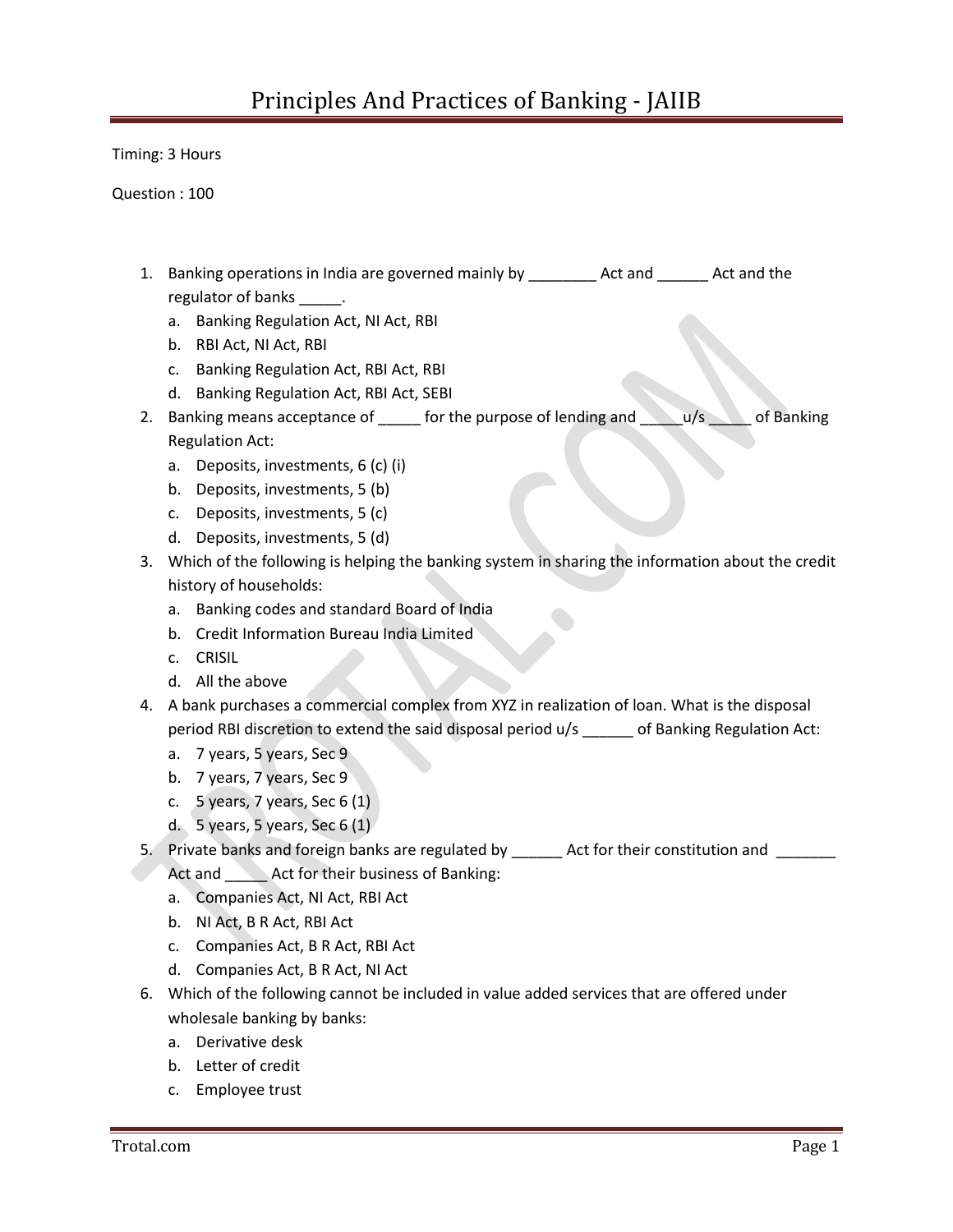- d. Channel financing
- 7. U/s 22 of RBI Act, RBI (which of the following is not correct)
	- a. Has authority to issue and manage currency of India
	- b. Issues bank notes and currency notes
	- c. Can issue bank notes having denomination Rs.2 to Rs.10000
	- d. The bank notes are legal tender at any place in India.
- 8. Govt. regulates the banking system by affecting the decision making by RBI since (a) Govt. holds the entire share capital of RBI (b) Govt. can give direction to RBI u/s 7 (1) of RBI Act. (c) Govt. has absolute powers over the banking system:
	- a. A to c all correct
	- b. A and b only are correct
	- c. B and c only are correct
	- d. A and c only are correct
- 9. A \_\_\_\_\_\_ is a type of transferable financial instrument traded on a local stock exchange of a country but represents a security issue by a foreign publicly listed company:
	- a. Depository receipt
	- b. Derivative
	- c. Option
	- d. Participatory notes
- 10. Any transfer of shares in a banking company which exceeds \_\_\_\_ % of paid up capital of the bank requires acknowledgment by \_\_\_\_\_\_ before registration of in the books of the company:
	- a. 5%, SEBI
	- b. 5%, RB I
	- c. 10%, RBI
	- d. 10%, Company Law Board
- 11. Authorized capital of a nationalized bank cannot be less than Rs.\_\_\_\_\_\_ cr:
	- a. 100cr
	- b. 500cr
	- c. 1000cr
	- d. 3000cr
- 12. Customer is defined as per provisions of:
	- a. Indian Contract Act
	- b. Negotiable instrument Act
	- c. General Clauses Act
	- d. KYC Guidelines
- 13. A bank which is authorized by the issuing company to issue depository receipts against issue of foreign currency convertible depository receipts against issue of goreign currency convertible bonds or ordinary shares of the issuing company, is called
	- a. Overseas depository bank
	- b. Inland depository bank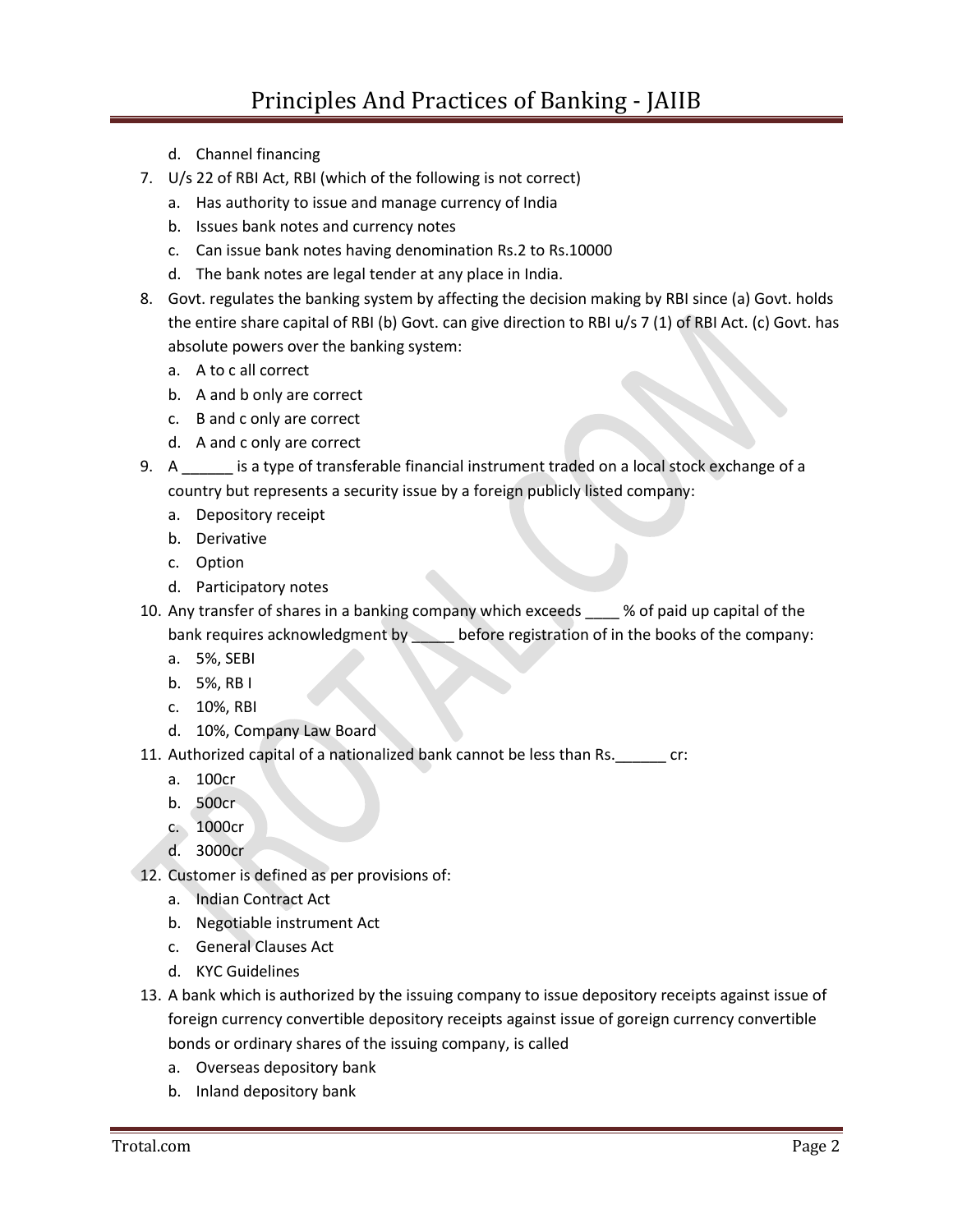- c. Custodian bank
- d. Authorized bank
- 14. Bank's obligation to pay the cheque drawn by the customer u/s 31 if NI act exists, In which of the following circumstances:
	- a. When the amount in words and figures differs
	- b. When there is notice of death of the customer
	- c. When an attachment order has been received
	- d. When the signatures of the drawer are genuine but differ
- 15. Bankers' obligation to maintain secrecy of customer's account is (which of the following is not correct):
	- a. As per provision of Banking Companies (Acquisition & Transfer of Undertakings) Act 19670
	- b. As per implied contract between bank and customer
	- c. It continues during currency of the account and also after closure
	- d. none of the above
- 16. Issue of securities in the primary market is subject to fulfillment of a no. of requirement

stipulated by:

- a. SEBI
- b. IRDA
- c. RBI
- d. All the above
- 17. Definition of the term 'banking' is as per Section 5 (b) of the which of the following:
	- a. Banking Companies (Acquisition and transfer of Undertakings) Act
	- b. Banking Regulation Act
	- c. RBI Act
	- d. NI Act
- 18. U/s 171 of Indian Contract Act, the general lien is available to (a) banker (b) wharfingers (c) factors (d) attorneys of High Court provided there is no agreement to the contrary:
	- a. A, b and d only
	- b. B, c and d only
	- c. A, b and c only
	- d. A to d all
- 19. Which of the following statement regarding a broker is not true:
	- a. He is a member of stock exchange
	- b. He is registered with SEBI
	- c. A sub-broker is affiliated to a member of recognized stock exchange and registered with SEBI
	- d. None of the above
- 20. First item on the debit side of the account is discharged reduced by the first item on the credit side in the chronological order as per which of the following:
	- a. Rule if appropriation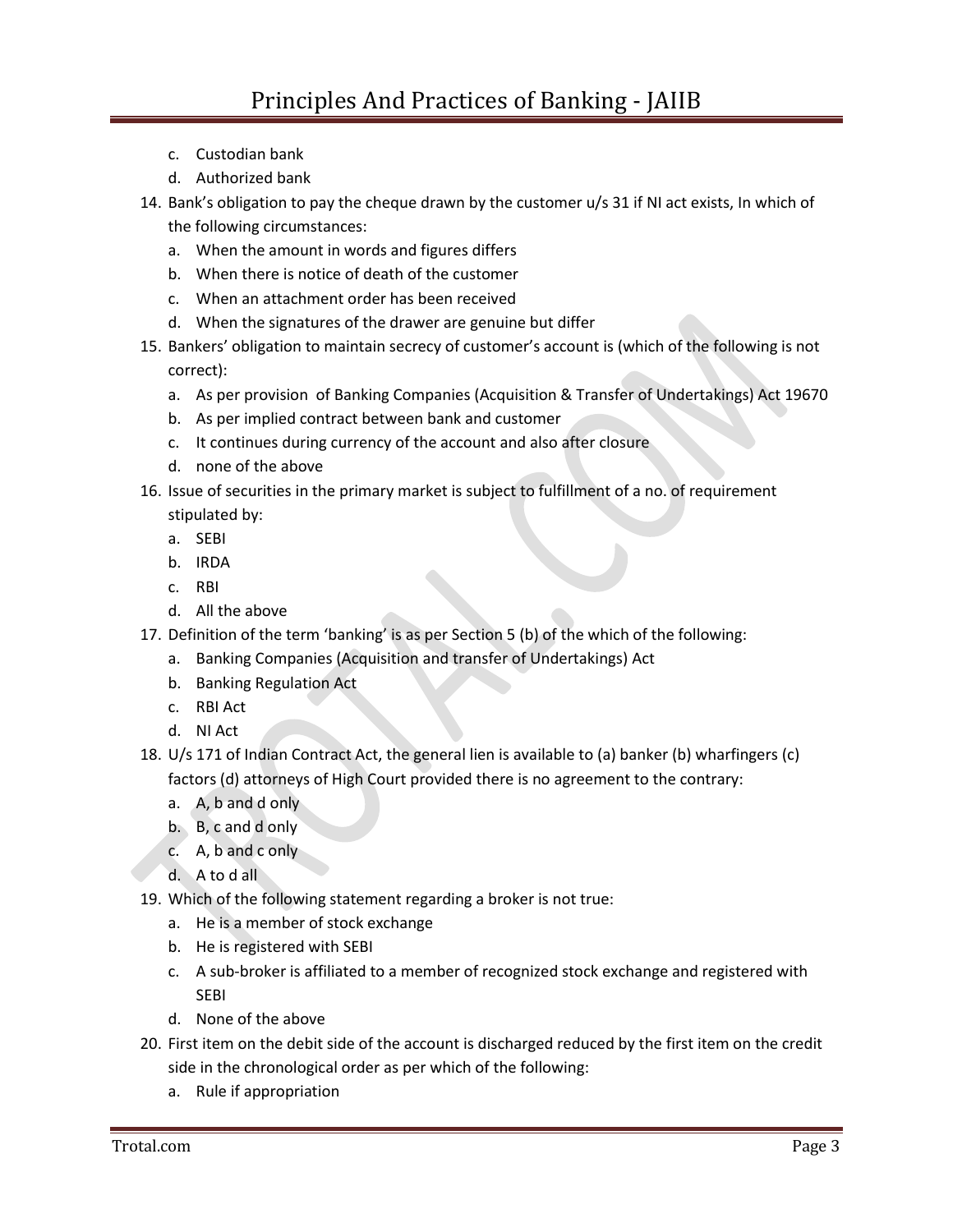- b. Rule in Clayton case
- c. Right of set off
- d. Banker's general lien
- 21. Which among the following is not an essential features of a mandate:
	- a. It is given on a simple paper
	- b. It does not require registration with any Govt. authority
	- c. In joint accounts and in partnership it should be signed by all account holders / all partners.
	- d. It should be properly stamped
- 22. A bond issued at a discount and repaid at its face value is called, a subset bonds:
	- a. Coupon bond
	- b. Convertible bond
	- c. Commercial bond
	- d. Zero coupon bond
- 23. An attachment order of Rs.40000 on a partnership firm is received; whose current account shows a balance of Rs.4000. The individual accounts of the partners A,B and C are showing credit balance of Rs.20000, Rs.17000 and Rs.1250 respectively. To meet the payment stated in the order, how much amount will be payable from A's account?
	- a. Rs.16250
	- b. Rs.17750
	- c. Rs.18750
	- d. Rs.40000
	- e. Rs.19750
- 24. Your branch receives a garnishee order. It attaches all sums owning or accruing due to Mr. Ashok and Mr. Anand. There is no account at the branch in the joint names of Mr. Ashok and Anand. But they maintain their individual accounts. Under these circumstances:
	- a. The court should be advised that there is no account in the joint names of Ashok and Mr. Anand. Hence, the garnishee order can not be given effect to.
	- b. The garnishee order will attach the individual accounts of Mr.Ashok and Mr. Anand as they are jointly and severally liable for the joint debt.
	- c. The matter should be referred to the court for clarification
	- d. Since the order is not applicable, the bank need not take any action thereon.
- 25. Security receipt is issued by the the a qualified institutional buyer in pursuance to a securitization program:
	- a. Central Govt.
	- b. Securitization Companies
	- c. Rated companies
	- d. All the above
- 26. Which of the following instrument has three parties i.e.drawer, payee and drawee, to the instrument:
	- a. Bill of exchange and cheque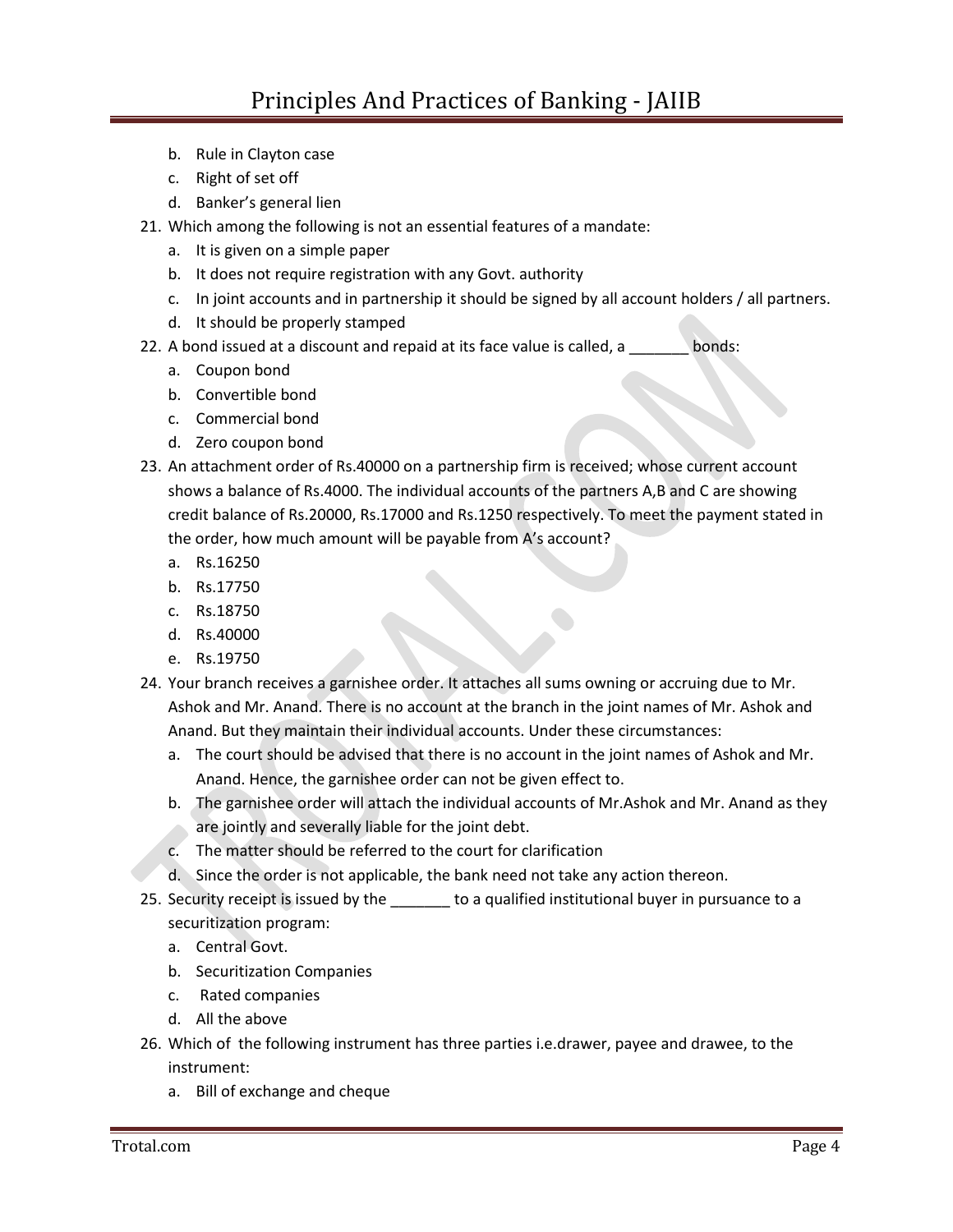- b. Bill of exchange and promissory note
- c. Promissory note and cheque
- d. Promissory note and demand draft
- 27. Which of the following is not a feature of an 'account payee crossing':
	- a. It is defined as per Section 130 of NI Act
	- b. Its payee is holder only
	- c. It can be endorsed and transferred any no. of times
	- d. All the above
- 28. Which of the following is not a function of SEBI:
	- a. To regulate securities market
	- b. To protect the interest to investors in securities
	- c. To promote the development of securities market
	- d. None of the above
- 29. Which among the following is a false statement:
	- a. Signature of the payee or endorsee for negotiation of the cheque is called endorsement
	- b. Endorsement can be only on the back side or separate sheet of paper called allonge
	- c. A cheque can be endorsed for any number of times
	- d. Endorsement is possible on bill of exchange, promissory note and cheque.
- 30. Which of the following endorsements match their description:
	- a. Pay to X Rs.10000 and Y Rs.2000 (the cheque is for Rs.12000)- partial endorsement
	- b. Pay to X only-restricted endorsement
	- c. Pay to X when he returns from UK-conditional endorsement
	- d. Pay to X without my responsibility sans recourse endorsement
- 31. The mechanism for pooling resources from the public by issuing units to them and investing the funds, so collected in securities in accordance with objectives disclosed in an document, is called
	- a. Public issue
	- b. Mutual fund
	- c. Securitization
	- d. Initial public offering
- 32. A cheque is a dated January 12,2016 and presented for payment by the payee on April 13,2016. The paying bank returns the cheque stating that it is stale. Which among the following is not correct in this connection:
	- a. The term 'stale' is defined in NI Act Section 138
	- b. The cheque becomes stale after 3 months from date of its issue
	- c. The term 'stale' is used as a matter of practice
	- d. A stale cheque can be revalidated with fresh validity up to 3 months
- 33. A post-dated cheque is returned by the bank without payment because, the bank is exposed to the following risk (a) customer dies before date of the cheque (b) if garnishee order is received before date of the cheque (c) if payment is stopped by the drawer before date of the cheque (d) if another cheque is returned for insufficiency of funds, after date of the post-dated cheque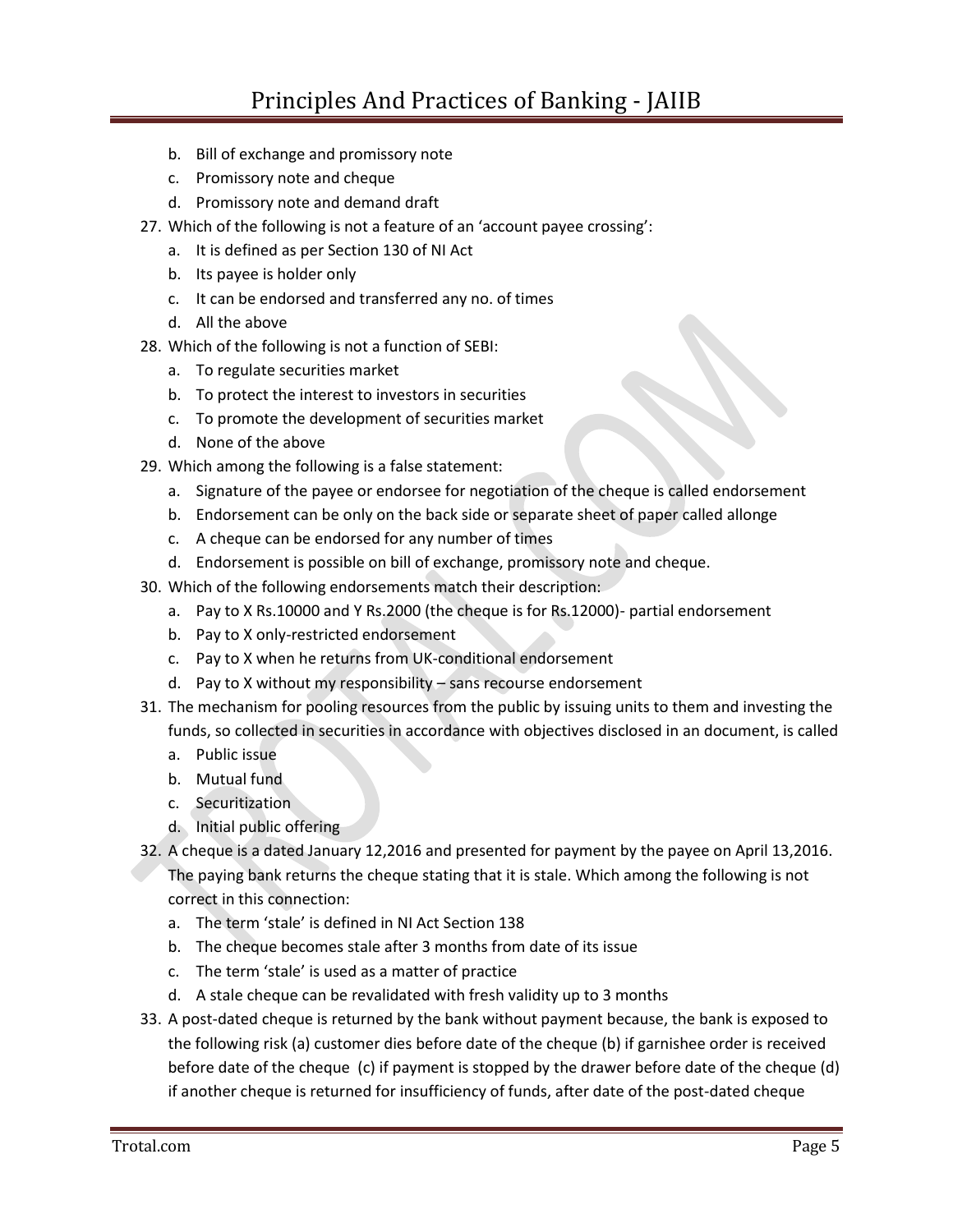- a. A, b and c are correct
- b. A to d all are correct
- c. A, c and d only are correct
- d. B, c and d are correct
- 34. In a gilt fund, the mutual funds make investment in:
	- a. Govt. securities
	- b. Corporate securities
	- c. Corporate debt
	- d. Govt. and corporate debt
- 35. Bank B made payment of a cheque with following endorsements. In which of these cases the payment will not be deemed to be a payment in due course:
	- a. Endorsement by X the payee, in favour of Mr. Y and the cheque has not negotiable crossing.
	- b. Endorsement by X, to Y, Y to Z and Z to A
	- c. Endorsement by Renu wife of Mr. Sunil Kumar, while the cheque is in favour of Mrs. Sunil Kumar
	- d. Endorsement by X the payee in favour of Mr. Y while the cheque is having payee's account crossing
- 36. Bank B makes payment of the following cheque. For which of these the bank will not get protection:
	- a. A cheque with one endorsement as forged endorsement
	- b. A bearer cheque bearing an endorsement in favour of X while payment is received by Y without endorsement from X
	- c. A cheque the amount of which has been filled by the payee and was left blank by the drawer
	- d. A cheque having amount in words as Rs:five thousand while amount in figures was left blank
- 37. For collection of which of the following, the collecting bank will get protection:
	- a. A cheque that does not bear any crossing before it is handed over to the bank. Bank puts its own stamp to present the cheque for clearing
	- b. A cheque, as first deposit in the newly opened account after complying with KYC guidelines
	- c. A cheque written in two inks, two handwritings and two scripts
	- d. All the above
- 38. The legal status of a mutual fund is in the form of a
	- a. Partnership firm
	- b. Proprietorship
	- c. Joint stock company
	- d. Trust
- 39. Which of the following is not correct in the context of dishonor of cheque for insufficiency of funds:
	- a. To file the suit, holder is required to give a notice to drawer within 30 days of receipt of information about dishonor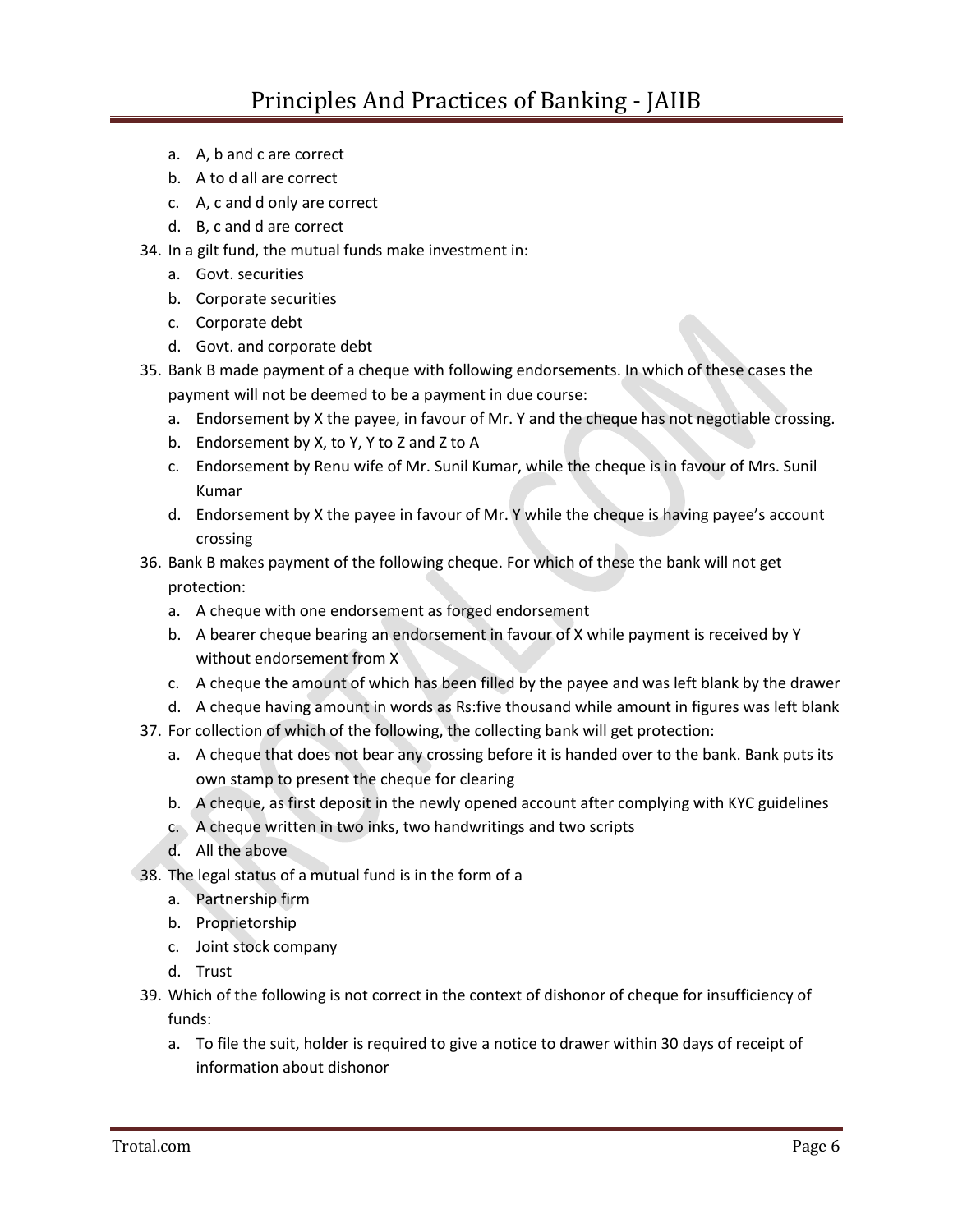- b. To file the suit, the holder is to give notice to draw to make payment within 30 days of receipt of notice by drawer
- c. Court can impose fine up to double the amount of cheque on the drawer
- d. Drawer can be imprisoned up to 2 years, if found guilty
- 40. In which of the following situations, the bank can favorably accommodate the customer:
	- a. Mr. Suresh, a valued customer comes to obtain payment of a cheque drawn in his favour and crossed by him, by mistake and now demands cash payment.
	- b. Mr. Phadke, comes with a cheque in favour of his wife and crossed account payee, for credit to his account. His wife has endorsed the cheque in his favour
	- c. A cheque dated June 12,2004 is presented for payment on dec 12,2004 as Dec 11,2004 was a Sunday
	- d. A cheque in which date, amount and payee's name is left blank by the drawer and is completed by Mr. Dinesh, who demands its payment
- 41. Who fixes the insurance premium rates for some of the general insurance products:
	- a. SEBI
	- b. Insurance Regulatory & Development Authority
	- c. Tariff Advisory Committee
	- d. All the above
- 42. Obtaining introduction from the existing customer for opening a new deposit account is essential (a) to get protection u/s 131 of NI Act against conversion (b) to prevent money laundering (c) to comply with KYC directives of RBI
- a. None of the above
- b. A and b only
- c. B and c only
- d. A and c only
- 43. Which of the following correct with regard to a minor:
	- a. A minor is a person if less than 21 years of age where the guardian is appointed by a court
	- b. A minor can open a bank account under provisions of Indian Contract Act with the provision that no transaction should result in debit balance in his account
	- c. A minor can open a self operated bank account because he can draw a cheque and has been permitted to open the account by RBI also
	- d. Loan given to minor for necessities is recoverable from him personally
- 44. Insurance policy taken by a business firm on the life of very important person to project the firm against financial loss, is called
	- a. Master policy
	- b. Keyman policy
	- c. VIP Protection policy
	- d. Umberrima fides
- 45. In the following situations, which decision taken by a bank is not correct, in case of an insolvent customer: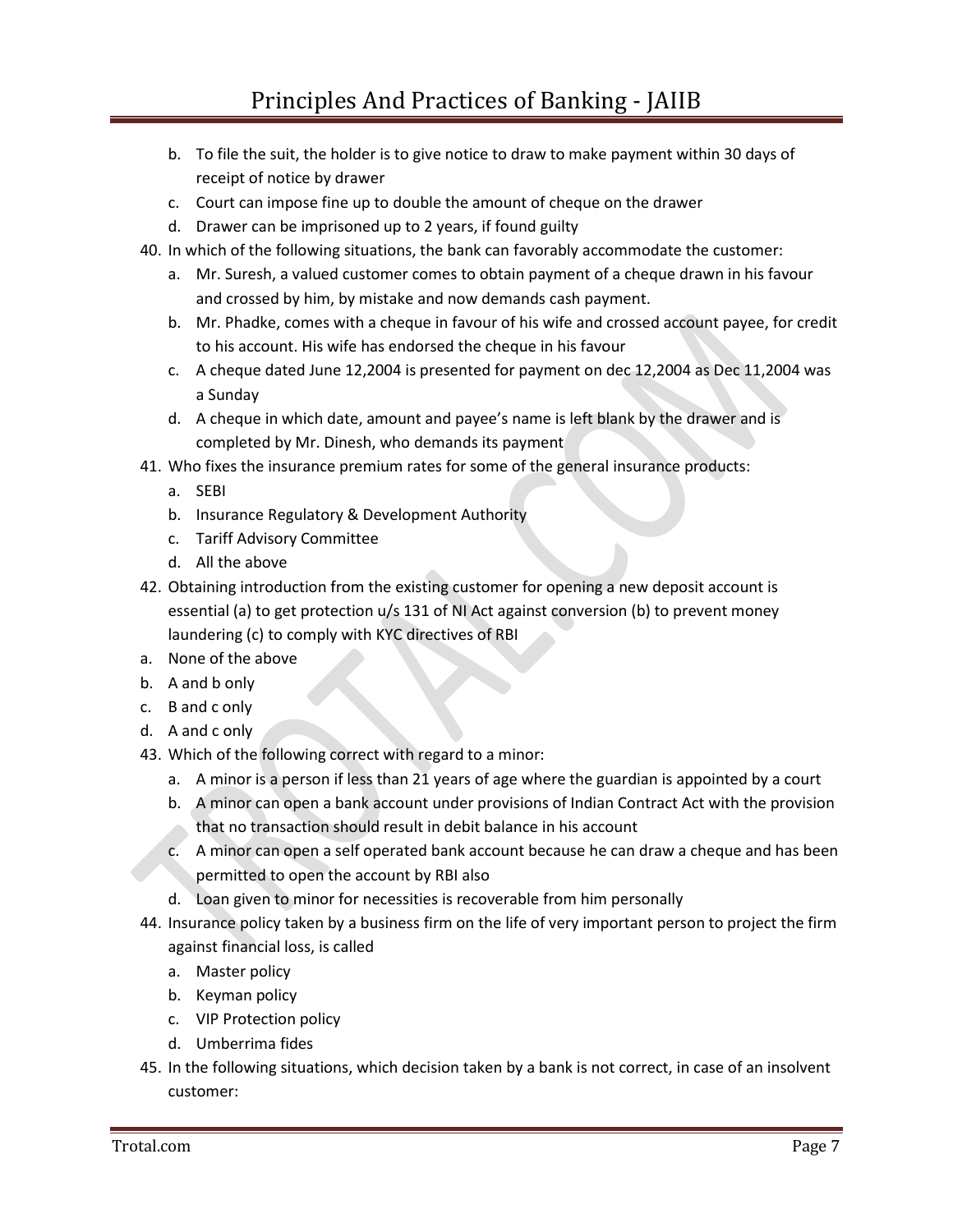- a. A cheque signed by the insolvent person as drawer is presented for payment and bank returns it unpaid
- b. Insolvent person comes to open a new deposit account and bank refuses to open the account
- c. An insolvent person comes as payee of a cheque and bank refuses ti pay to him
- d. None of the above
- 46. To address customer grievances in respect of insurance contract on personal lives, there is an institution called  $\qquad$  :
	- a. Insurance Ombudsman
	- b. Insurance regulator
	- c. Insurance Intermediary
	- d. Insurance Regulatory and development Authority
- 47. Karta in a HUF does not have which of the following authority:
	- a. To manage the business or property
	- b. To raise loan to run the family business and create charge on HUF assets to a secure such loan
	- c. To appoint agent that may be one of the coparceners or even outside
	- d. None of the above
- 48. Which of the following is not a correct statement in the context of registration of a partnership firm:
	- a. Provisions for registration of a firm are u/s 58 of Indian Partnership Act
	- b. Registration of a firm is optional and not compulsory
	- c. If a firm is not registered, neither it can file suit in its own name, nor anyone else can file suit on this firm
	- d. If a firm is registered, it can file suit in its own name and suit can be filed on the firm by others, whether registers or unregistered.
- 49. The minimum capital to start a new Insurance company in India is:
	- a. Rs.100cr
	- b. Rs.75cr
	- c. Rs.50cr
	- d. Rs.10cr
- 50. Where a minor is admitted for benefit, in an existing firm (a) he has the authority to become partner on attaining majority (b) he has the right not to become partner on attaining majority (c) if he remains silent regarding whether to be partner of not to be, he is deemed to have not become partner (d) if he chooses to be a partner his liability begins from date of his becoming full-fledged partners.
	- a. A, c and d are correct
	- b. A, b and d are correct
	- c. Only a and b are correct
	- d. Only a and c are correct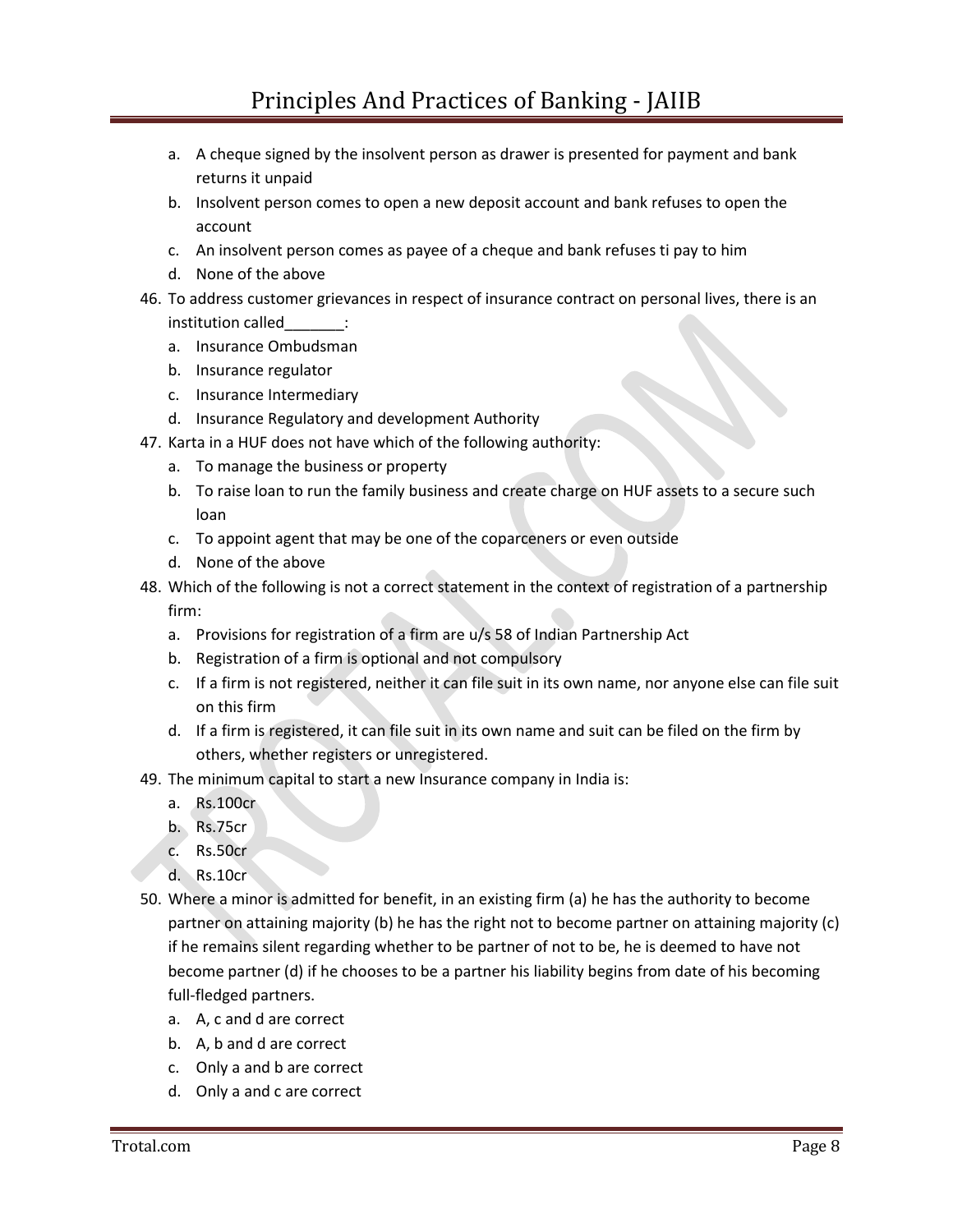- 51. A bank has to give loan to a company for which the company has given certified copy of Articles of Association . bank has doubt that the Articles of Association stands amended and the company has not given the amended copy. What source can be used by the bank to have copy of the amended documents:
	- a. Other bank of the company
	- b. SEBI
	- c. Registrar of Companies
	- d. Any of the above
- 52. Borrowing powers of the Board of Directors of a company (which is not true):
	- a. Are mentioned in the Articles of Association
	- b. If not mentioned, in the Articles, it is equal to paid up capital + reserves of the company
	- c. Where board of directors does not have adequate powers, it has to approach the shareholders u/s 293 (d) (i)
	- d. None of the above
- 53. If there is default of repayment by the buyer in case of factoring and the factor is able to recover the amount from the seller, it is called
	- a. Non- recourse factoring
	- b. Without recourse factoring
	- c. Recourse factoring
	- d. Bills discounting
- 54. Bank-B is maintaining account of a sports club which is operated by its Secretary and President jointly. Bank receives a notice (on Feb 10,2016) of death of the President on Jan 31,2016. Two cheques of Rs.5000 each dated Jan 12, 2016 and dated feb 02, 2016 are presented for payment on Feb 24,2016. The bank shall:
	- a. Pass both the cheques as these are signed by them in the capacity of an agent
	- b. Return both the cheques as the death of one of the drawers has taken place
	- c. Pass the  $1^{st}$  cheque and return the  $2^{nd}$  cheque
	- d. Pass the 2nd cheque and return the 1st cheque
- 55. A charitable trust has a current account with your bank and now it wants to raise a loan for furtherance of its activities. The loan can be allowed
	- a. If the trustee decide and pass a resolution to that effect
	- b. If the current account operating trustee make a request and offer his guarantee also
	- c. If the Trust Deed provides for that the loan
	- d. The loan will not be allowed to a trust
- 56. When the seller of machinery or other capital equipment is agreeable to extend long term credit to the buyer of the machinery, on the gurantee of a bank, such gurantee is called
	- a. Specific guarantee
	- b. Deferred payment guarantee
	- c. Particular guarantee
	- d. Performance guarantee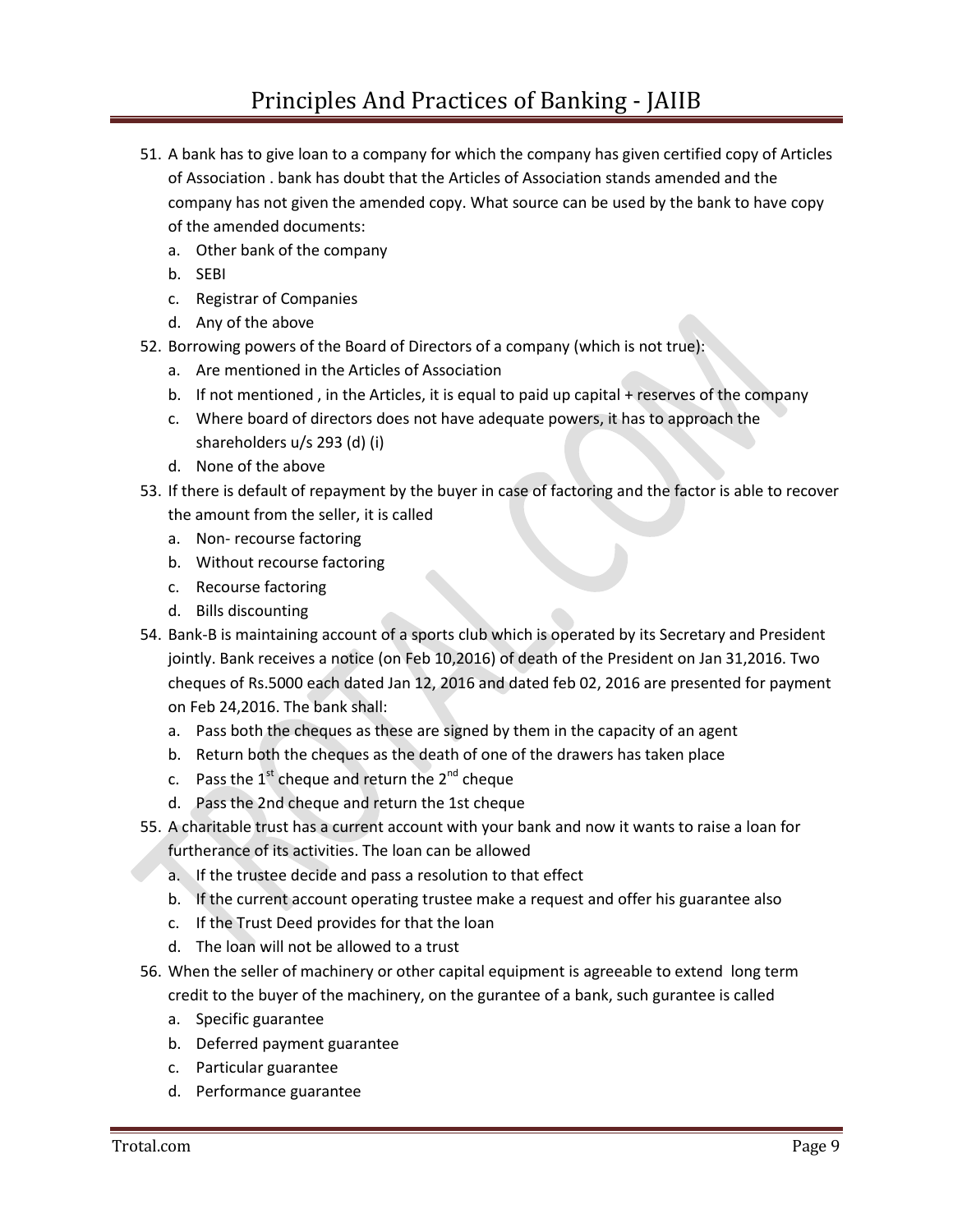- 57. A customer of the bank has written a will and he has died. The execution of this Will will be carried by:
	- a. Administrator
	- b. Assignee
	- c. Liquidator
	- d. None of the above
- 58. Which of the following statements can be considered to be true:
	- a. Memorandum of Association of a company is called document of Indoor management as it contains internal rules of the company
	- b. Trustee can rise loan for the trust at their discretion
	- c. Objects of a company are stated in Articles of Association
	- d. A person appointed by a court to manage the property of a deceased person is called 'administrator'
- 59. The Basel Committee on Banking Supervision, is a committee that was constituted by:
	- a. RBI and World Bank
	- b. International Monetary Fund
	- c. United Nations
	- d. None of the above
- 60. Which is not correct with regard to rate of interest in NRI opened accounts:
	- a. NRE FDR account- as per ceiling rate fixed by RBI and linked to Bank Rate
	- b. FCNR account- as per ceiling rate fixed by RBI and linked to LIBOR
	- c. NRE-Saving account- bank discretion but not more than domestic rates
	- d. NRO account- bank discretion but not more than domestic rates
- 61. In which of the following circumstance, the banker customer relationship does not come to an end
	- a. Death of the customer
	- b. Insolvency of the customer
	- c. Insanity of the customer
	- d. Receipt of garnishee order which has been satisfied by payment
- 62. X is maintaining a SB account with Popular Bank and wrongly credited an amount of Rs.12500 to his account. This was entered in his pass book also. Later on when the mistake came to bank's notice it debited customer's account but did not inform the customer. Meanwhile the customer issued a cheque on the basis of this balance which was dishonoured by the bank.
	- a. Customer can ask for damages for return of his cheque although amount was recoverable from him, had the cheque been paid
	- b. Customer cannot ask for damages as bank has only rectified the mistake.
	- c. It was customer's duty to check the pass book for bringing the error to bank's notice. Hence customer cannot claim any damages
	- d. None of the above
- 63. 2<sup>nd</sup> Pillar in Basel 2 relates to: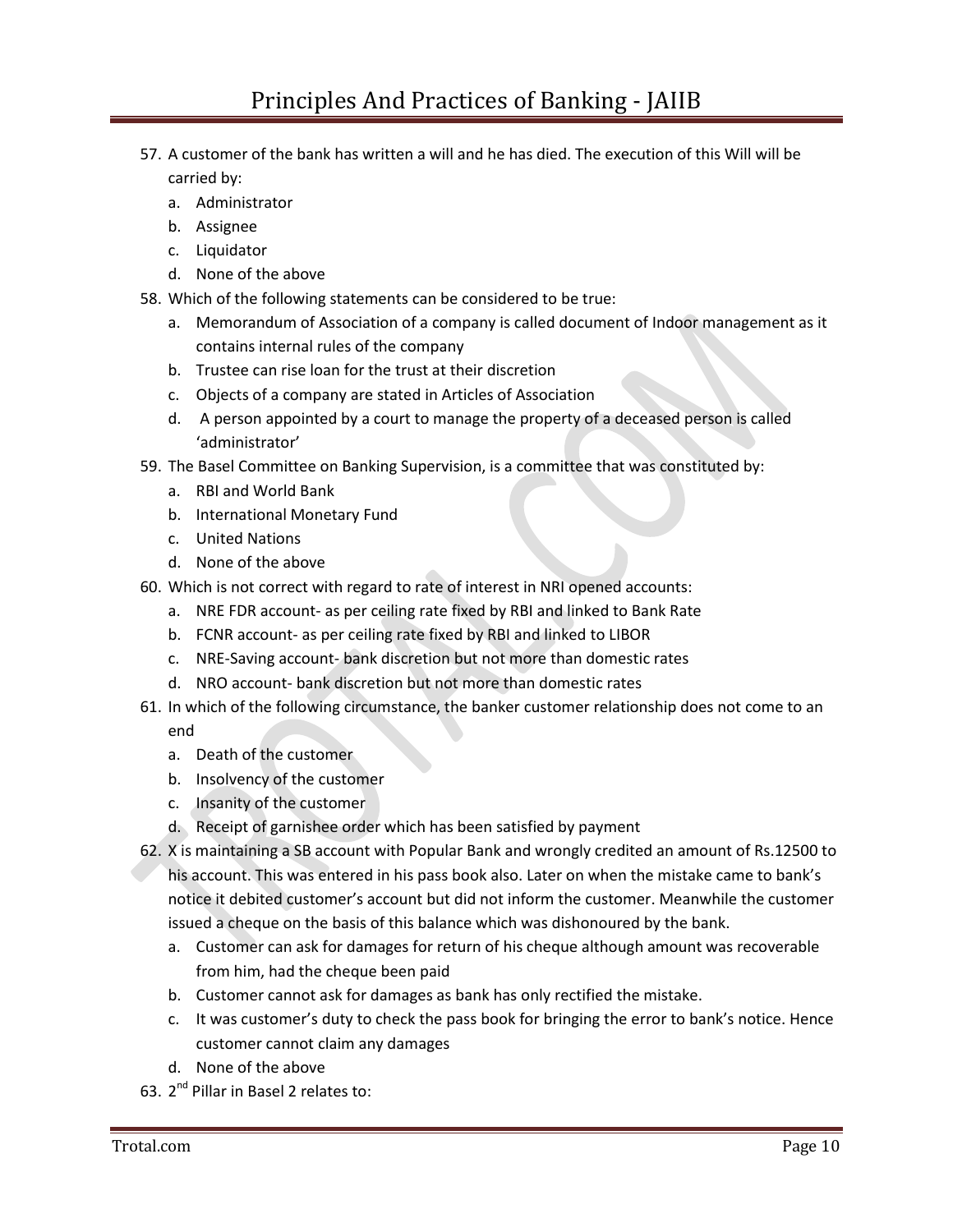- a. Minimum capital
- b. Supervisory review
- c. Market discipline
- d. Risk management
- 64. Which among the following statements is true in connection with customer account:
	- a. On receipt of information of customer's death verbally, the bank cannot stop payment in the account
	- b. When an account is to be closed by the bank, it is not under obligation to tell the reasons to the customer
	- c. When a customer wants to close his account with the bank, he is not under obligation to disclose the reasons to the bank
	- d. Pass-book is the copy of the bank records, available with the customer
- 65. RBI conducts on site inspection and off-site supervision of Indian banks and based on its finding. RBI rates the banks on important parameters called \_\_\_\_\_\_\_\_\_. The word A of these parameters stands for  $\qquad$  :
	- a. CACS, advances
	- b. CAMELS, assets
	- c. CACS, asset quality
	- d. CAMELS, asset quality
- 66. As per Basel 2 recommendations, the Tier 3 is limited to \_\_\_ % of a bank's Tier I capital that is required support market risk:
	- a. 500%
	- b. 250%
	- c. 100%
	- d. 50%
- 67. Mr. K had deposited a sum of Rs.2 lac in his saving bank account. A letter is received from the local Police that Mr. K has been arrested for committing a fraud. A cheque of Rs.15000 has been received through clearing fin the account for payment, after receipt of notice from the police.
	- a. Cheque will be paid
	- b. Cheque will be paid after having permission from the Police
	- c. Cheque will be paid after getting permission from the customer and the police
	- d. Cheque will not be paid
- 68. X is issued a cheque of Rs.22000 payable to B or order. The cheque is misplaced and found by C.
	- C forges B's signatures and endorses in favour of D, who obtains payment from the bank:
	- a. This is payment in due course and bank will protection u/s 85 (1) of NI Act
	- b. This is payment in due course and bank gets protection u/s 131 of NI Act
	- c. For this payment on the basis of a forged endorsement, bank is liable
	- d. Bank and C are liable in equal proportion
- 69. Market risk takes the form of (which one is not correct):
	- a. Commodity price risk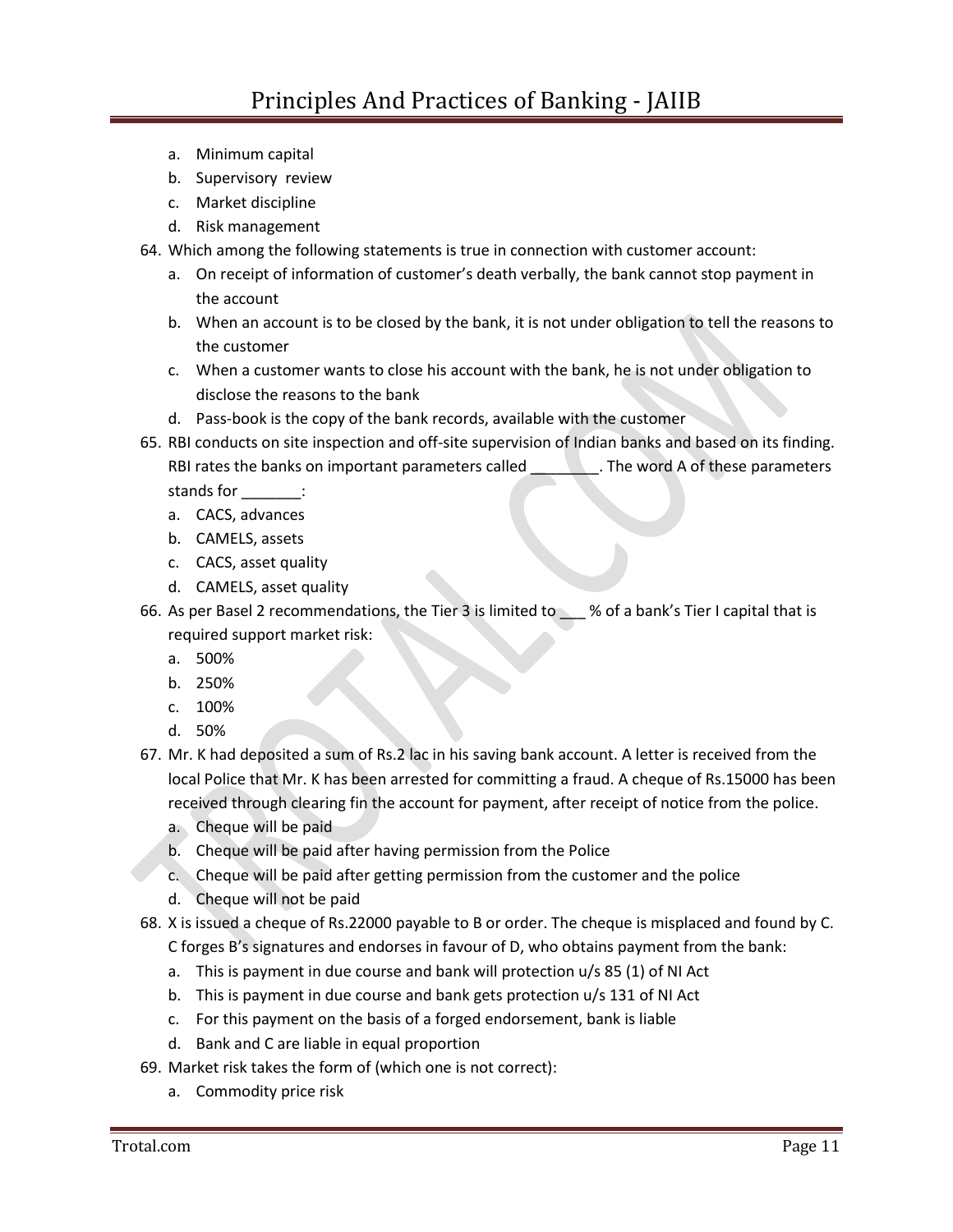- b. Interest rate risk
- c. Loan default risk
- d. Liquidity risk
- 70. A demand draft is purchased by P. After 5 days, P comes to the bank and requests the bank to stop the payment, as the DD is reported to have lost in transit:
	- a. The issuing branch will immediately instruct the drawee branch to stop payment of DD
	- b. The issuing branch will first verify the non-payment and then give the instructions for stop payment
	- c. The payment of DD cannot be stopped. Hence request of P will not be entertained.
	- d. If it is common request from payee and drawee branch, it will be done
- 71. Which among the following is the objective of issuing KYC guidelines by RBI:
	- a. Check fraudulent activities of the borrowers
	- b. Check money laundering activities
	- c. Avoid undesirable customer to enter the banking system
	- d. A and b
	- e. B and c
- 72. In which of the following situations different partners of the combination remain separate entities:
	- a. Alliance
	- b. Amalgamation
	- c. Consolidation
	- d. Merger
- 73. What is the objective of securitization of financial assets?
	- a. To enable the banks in speedy recovery of bad loans
	- b. To sell the securities without intervention of the court, only if loan goes bad
	- c. To acquire assets and then sell the same at profit
	- d. Recycling of funds
- 74. The functions of purchase of receivable, maintenance of receivable ledgers and collection of dues on due date, under factoring becomes the function of:
	- a. Seller
	- b. Factor
	- c. Buyer
	- d. A & C
- 75. In addition to the normal services as defined in the Banking regulation Act, banks also undertake activities like project appraisal, underwriting of issue, technical know how etc. This business is called:
	- a. Consultancy services
	- b. Bancassurance
	- c. Merchant banking
	- d. Advisory services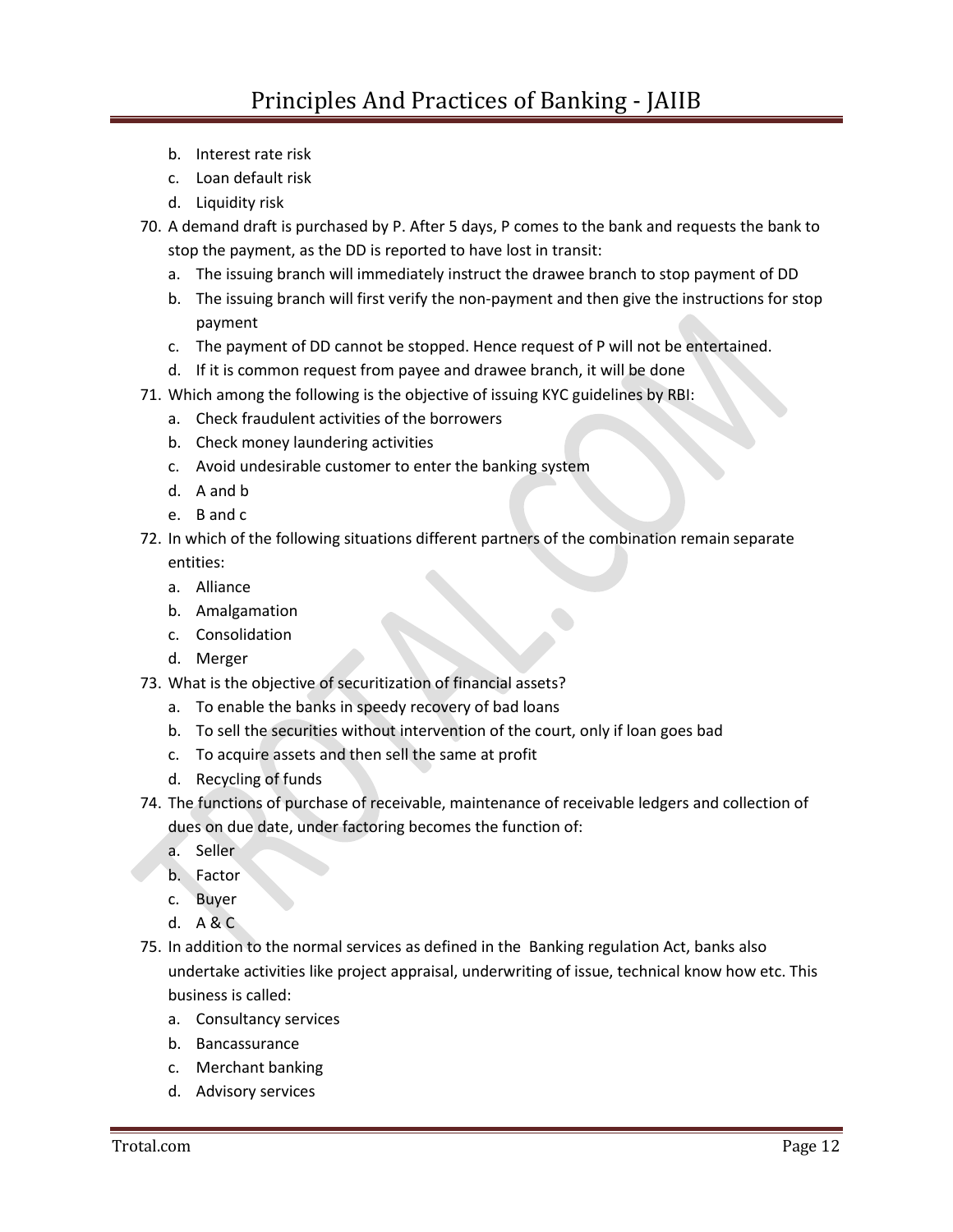- e. Non-fund credit business
- 76. A eCommerce transaction refers tpo exchange of information by way of \_\_\_\_\_\_\_\_. For selling and buying between the customer and the seller
	- a. Credit cards
	- b. Debit cards
	- c. Paperless instructions
	- d. All the above
- 77. Which of the following is not correct in respect of targets within priority sector:
	- a. Weaker section target for Indian banks is 25% of priority sector
	- b. Micro & small enterprises credit target for foreign banks ins not minimum percentage basis
	- c. Export credit is 12% of ANBC for Indian banks
	- d. Agriculture credit target is 45% of priority sector credit for Indian banks
- 78. Two companies are merged. One of these is supplier of goods to the other. This merger is known as:
	- a. Horizontal merger
	- b. Vertical merger
	- c. Conglomerate merger
	- d. Concentric merger
- 79. Under Tandon Committee's  $2^{nd}$  method of lending, the working capital margin i.e. net working capital should be:
	- a. 25% of the project sales
	- b. 25% of current assets
	- c. 25% of the banks limits
	- d. 25% of the long term sources
- 80. Which of the following is not a source of working capital for a manufacturing firm:
	- a. Sundry creditor
	- b. Unsecured advances
	- c. Bank term loan
	- d. Bank overdraft
- 81. Banking Codes and Standards Board of India, has been constituted as a :
	- a. Joint stock company
	- b. Trust
	- c. Society
	- d. Partnership firm
- 82. Computeration in banks can bring improvement in the area of (a) customer service (b) housekeeping (c) decision making (d) productivity. Which of these is corr4ect:
	- a. A, b and c only
	- b. B, c and d only
	- c. A, c and d only
	- d. A to d all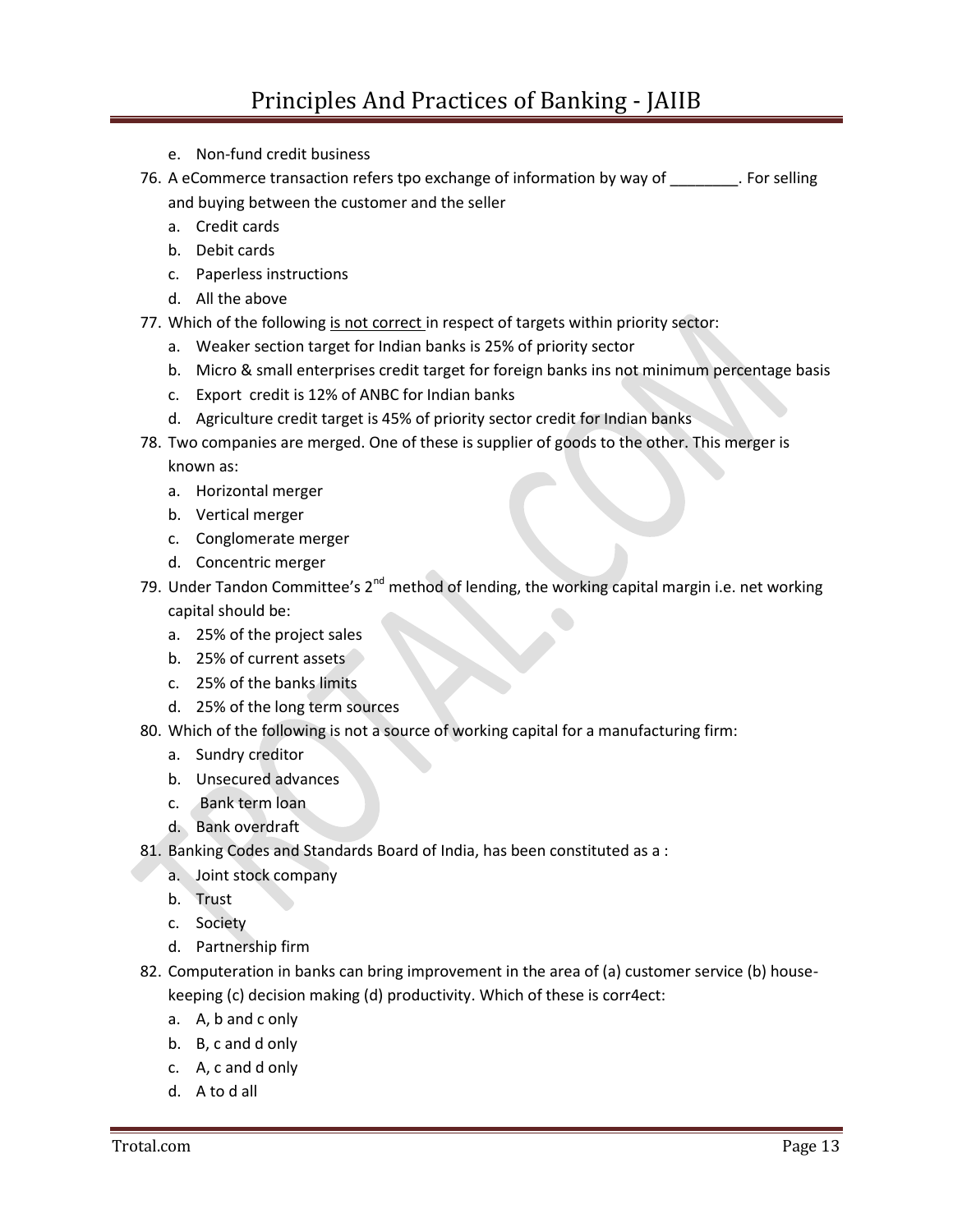- 83. Which of the following is not an advantage of the multi-user computer system through networking:
	- a. Corporate level information is available at one place
	- b. Costly hardware can not be shared between various user due to which it is not effective
	- c. Information can be shared easily between various users
	- d. Computing resources can be used economically by processing the high volume data
- 84. In \_\_\_\_\_\_ each node is joined to the central node by a separate limk:
	- a. Star topology
	- b. Bus topology
	- c. Ring topology
	- d. None of the above
- 85. In star topology for a local area network:
	- a. Each node is joined to each other by a common link
	- b. All nodes are linked to the server through individual nodes
	- c. Each node is joined to the central node by a separate link
	- d. The nodes are connected through a continuous cable
- 86. In a ATM, the PIN:
	- a. Stands for postal index number
	- b. Is randomly generated sequence of girls
	- c. Stored in magnetic strip of the card
	- d. B and c both
- 87. Cheque truncation can be done by (a) using image processing (b) using MICR data (c) sending by courier or speed post for early delivery.
	- a. A, b and c all
	- b. A and b only
	- c. B and c only
	- d. A and c only
- 88. Spend now and pay later stands for:
	- a. ATM card
	- b. Credit card
	- c. Debit card
	- d. Electronic purse
- 89. The decision support system makes use (a) query language (b) adhoc report generator (c) statistical analyzer (d) graphics
	- a. A to c only
	- b. B and c only
	- c. A to d all
	- d. B, c and d only
- 90. The cheque truncation can be done (A) by using MICR data (b) by sending chequesx courier (c) using imaging technology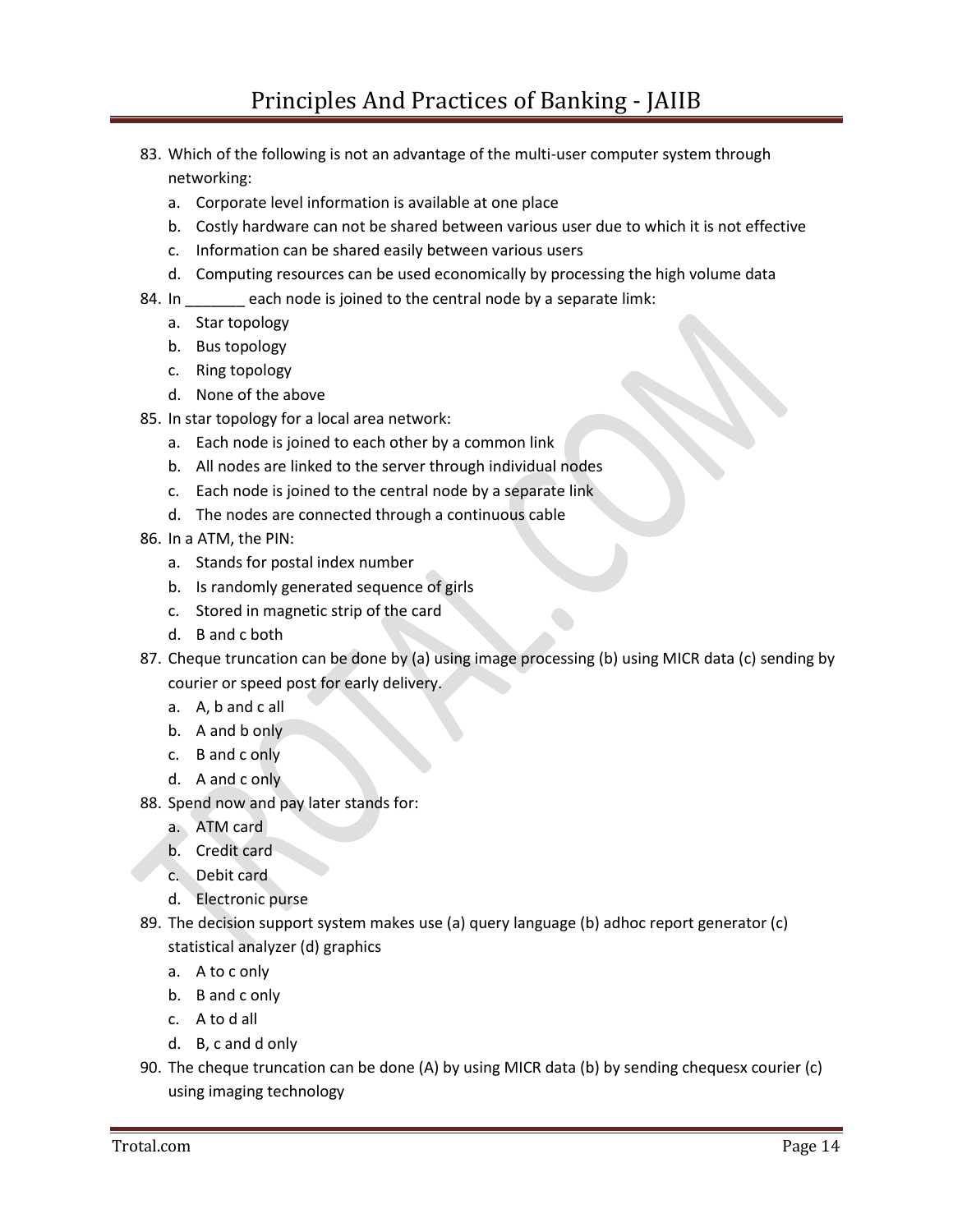- a. Only c
- b. Only a
- c. Only a and c
- d. A to c all
- 91. Compared to a manual system, the consequences of an error in a computerized system are more serious due to (A) errors being generated at high speed will involve higher cost to correct them (b) computer system processes more data (c) users of computer systems perceive the computer output to be always correct
	- a. A to c all
	- b. Only b and c
	- c. Only a and b
	- d. Only a
- 92. Which of the following features do not match in case of goods and services, as a product:
	- a. Goods are search products services are experienced products
	- b. Goods and services are tangible
	- c. Goods relate to a stage prior to purchase of use
	- d. Services are the products that relate to a stage after buying or consuming
- 93. A restaurant provides food as well as service along with the infrastructure for use. This type of product can be classified as:
	- a. Pure tangible goods
	- b. Tangible goods with accompanying services
	- c. Hybrid
	- d. Major service with accompanying minor goods
- 94. A product means something that can be offered to satisfy a want or need which can be physical goods, services, persons, place, idea etc. Which of the following does not match:
	- a. Idea- adult education
	- b. Places- Goa, Kashmir
	- c. Persons- Bismilla Khan
	- d. Services- tooth paste
- 95. Amount is immediately recovered from the card holder online for the amount of card used, in

case of:

- a. A debit card
- b. A post-paid card
- c. A credit card
- d. All the above
- 96. If there are declining sales leading to decilining profits and no possibility of increasing and improving them, which of the following strategy will be adopted by an organization:
	- a. Product modification
	- b. More of product modification and some production elimination
	- c. Some production modification and more of production elimination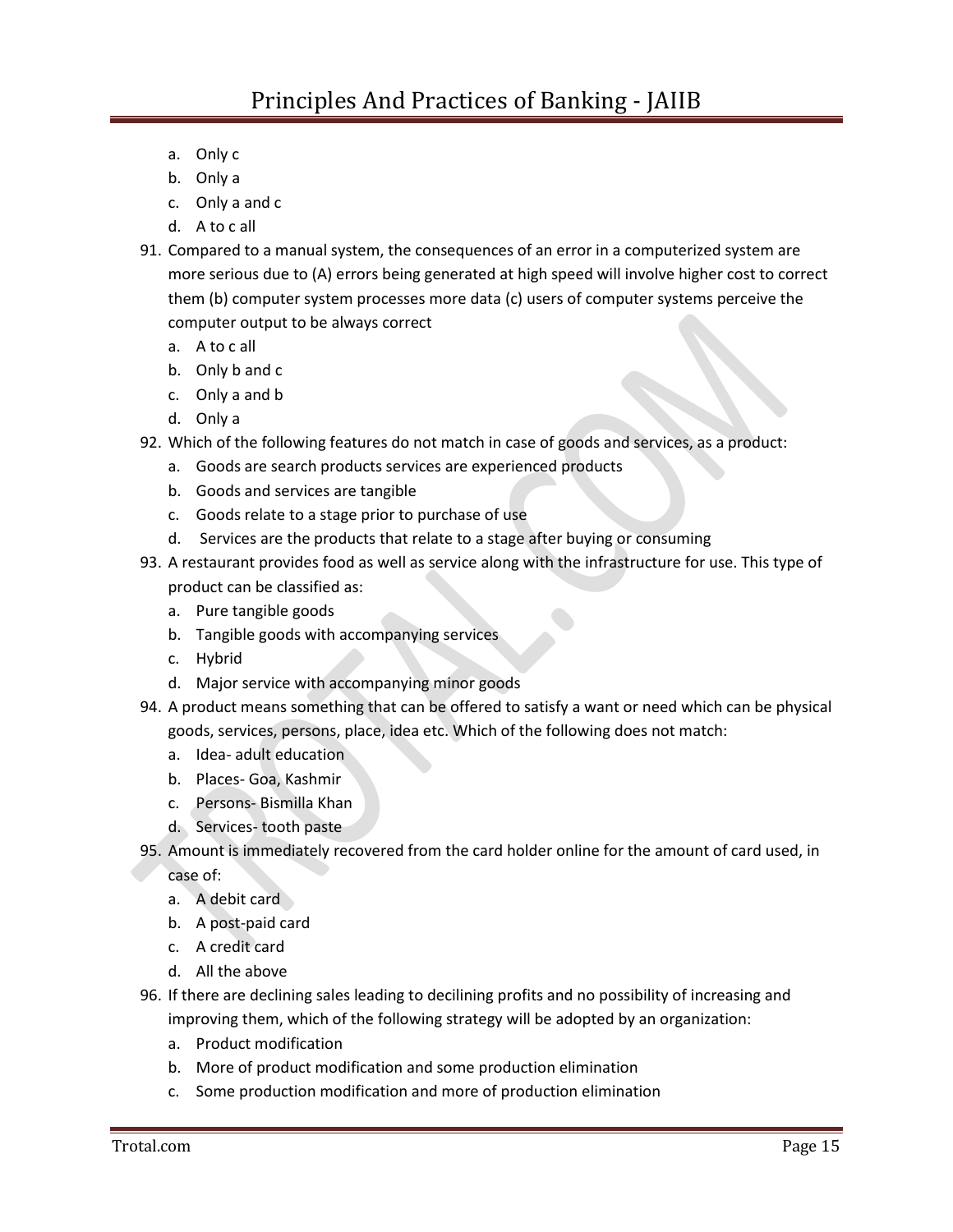- d. Product elimination
- 97. Which among the following is correct in the context of branding of products:
	- a. A brand can be a sign or symbol but not a name
	- b. Value of brand is its power to capture consumer preference and loyalty
	- c. Brands help in providing legal protection due to unique features
	- d. Strong brands enjoy high level of consumer awareness and loyalty
- 98. A manufacturer of a consumer product keeps the pric4e of a new product at a substantially high and over a time period to reduce it when dthe demand reduces. Such pricing is called
	- a. Geographical pricing
	- b. Promotional pricing
	- c. Market skimming pricing
	- d. Psychological pricing
- 99. Which among the following is a component of promotion mix (a) advertising (b) personal selling (c) public relations (d) sales promotion:
	- a. A to d all
	- b. A, b and c only
	- c. A, b and d only
	- d. A, c and d only
- 100. The system of marketing information is \_\_\_\_\_\_ that pertains to marketing:
	- a. The structure of people, equipment and procedures for generation and processing of Information
	- b. The software used for collection of information
	- c. The computer hardware which is used for handling database
	- d. The set of inputs to collate the information

## Answers:-

- 1. C
- 2. B
- 3. B
- 4. A
- 5. C
- 6. B
- 7. B
- 8. B
- 9. A
- 10. B
- 11. D
- 12. D
- 13. A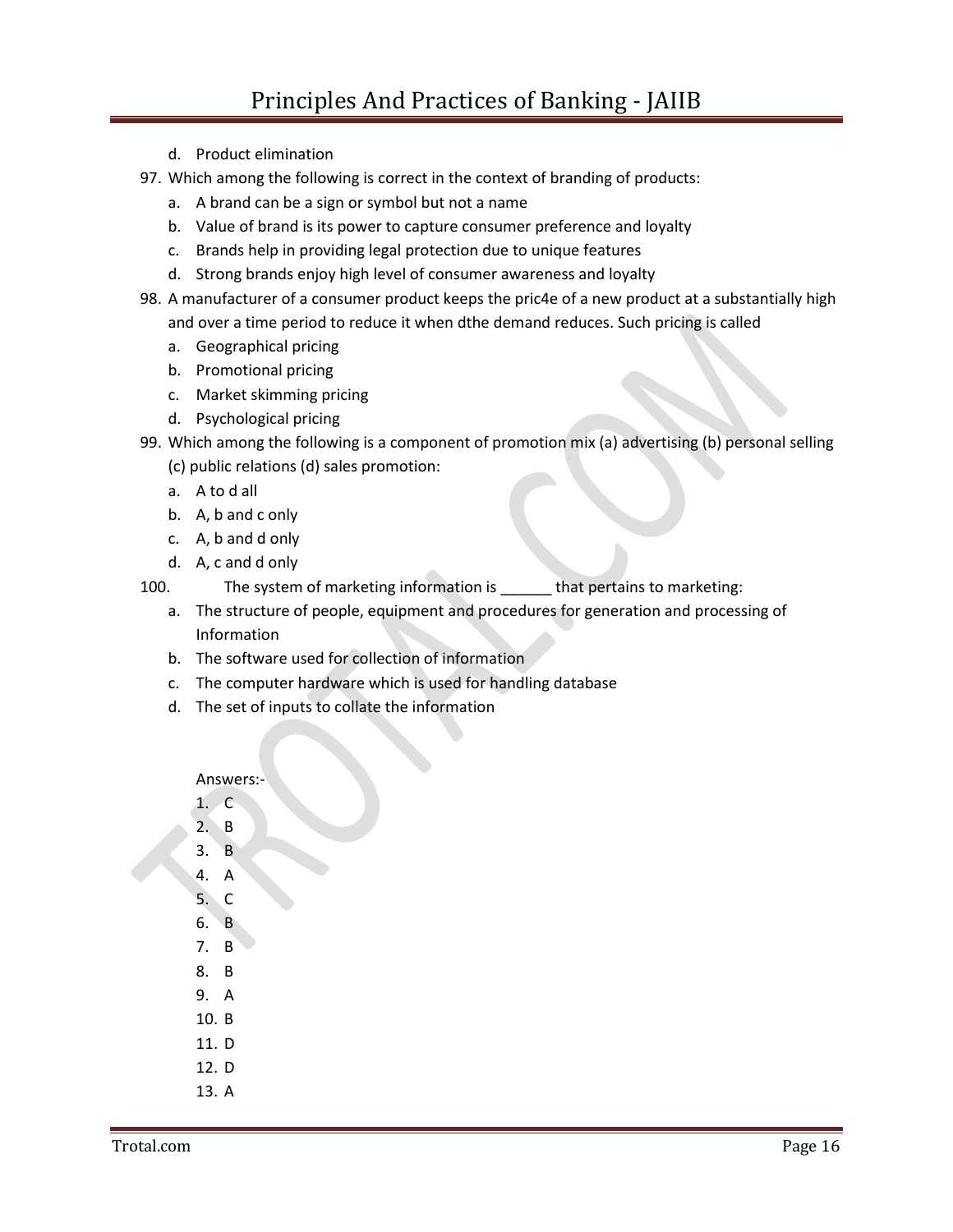| 14. $A$ |  |
|---------|--|
| 15. D   |  |
| 16. A   |  |
| 17. B   |  |
| 18. D   |  |
| 19. D   |  |
| 20. B   |  |
| 21. D   |  |
| 22. D   |  |
| 23. B   |  |
| 24. B   |  |
| 25. B   |  |
| 26. A   |  |
| 27. D   |  |
| 28. D   |  |
| 29. B   |  |
| 30. A   |  |
| 31. B   |  |
| 32. A   |  |
| 33. A   |  |
| 34. A   |  |
| 35. D   |  |
| 36. D   |  |
| 37. D   |  |
| 38. D   |  |
| 39. B   |  |
| 40. D   |  |
| 41. C   |  |
| 42. A   |  |
| 43. C   |  |
| 44. B   |  |
| 45. D   |  |
| 46. A   |  |
| 47. D   |  |
| 48. C   |  |
| 49. A   |  |
| 50. C   |  |
| 51. C   |  |
| 52. D   |  |
| 53. C   |  |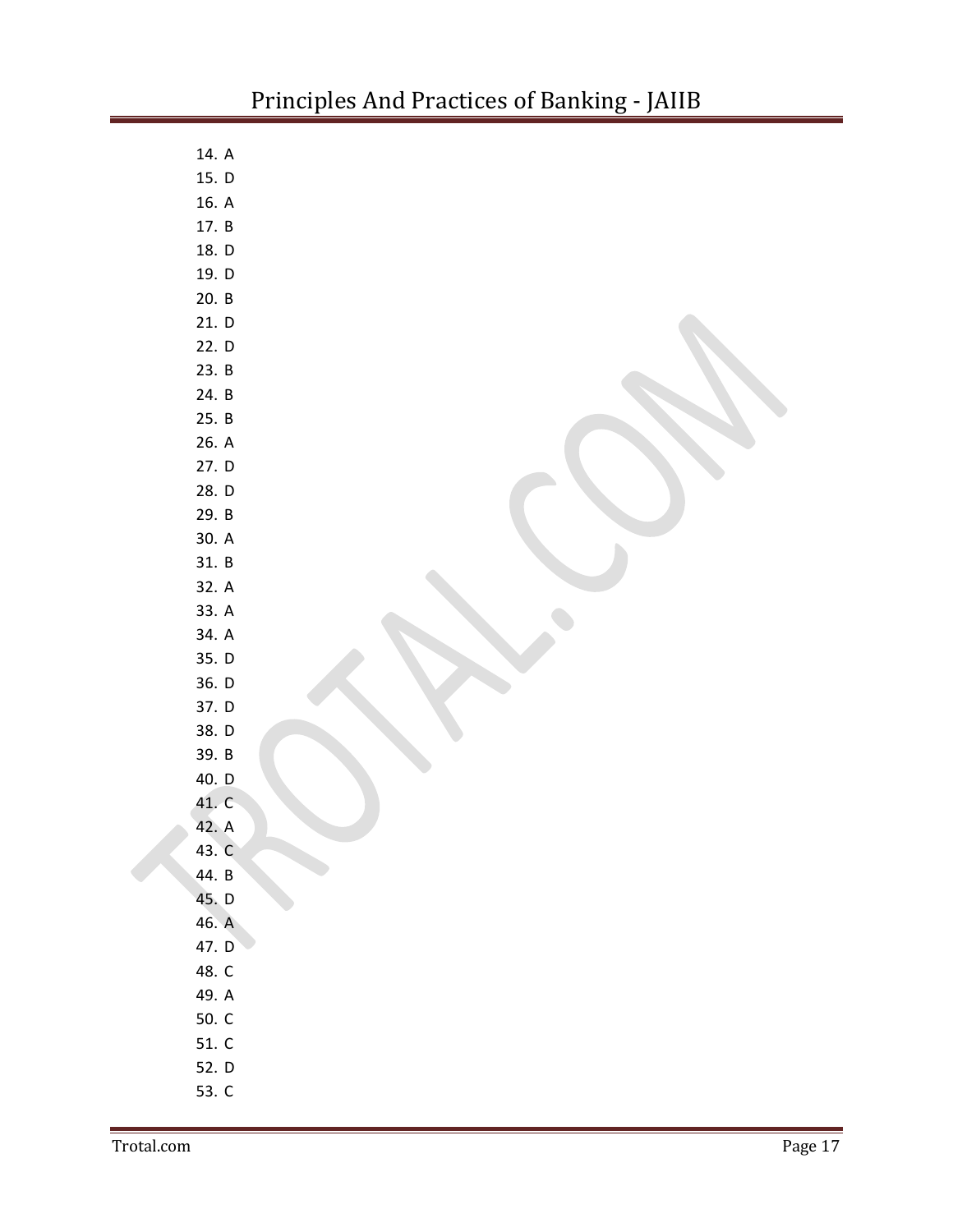| 54. C |  |
|-------|--|
| 55. C |  |
| 56. B |  |
| 57. D |  |
| 58. D |  |
| 59. D |  |
| 60. A |  |
| 61. D |  |
| 62. A |  |
| 63. B |  |
| 64. C |  |
| 65. D |  |
| 66. B |  |
| 67. A |  |
| 68. A |  |
| 69. C |  |
| 70. C |  |
| 71. E |  |
| 72. A |  |
| 73. D |  |
| 74. B |  |
| 75. C |  |
| 76. C |  |
| 77. C |  |
| 78. B |  |
| 79. B |  |
| 80. C |  |
| 81. C |  |
| 82. D |  |
| 83. B |  |
| 84. A |  |
| 85. C |  |
| 86. D |  |
| 87. B |  |
| 88. B |  |
| 89. C |  |
| 90. C |  |
| 91. A |  |
| 92. B |  |
| 93. C |  |